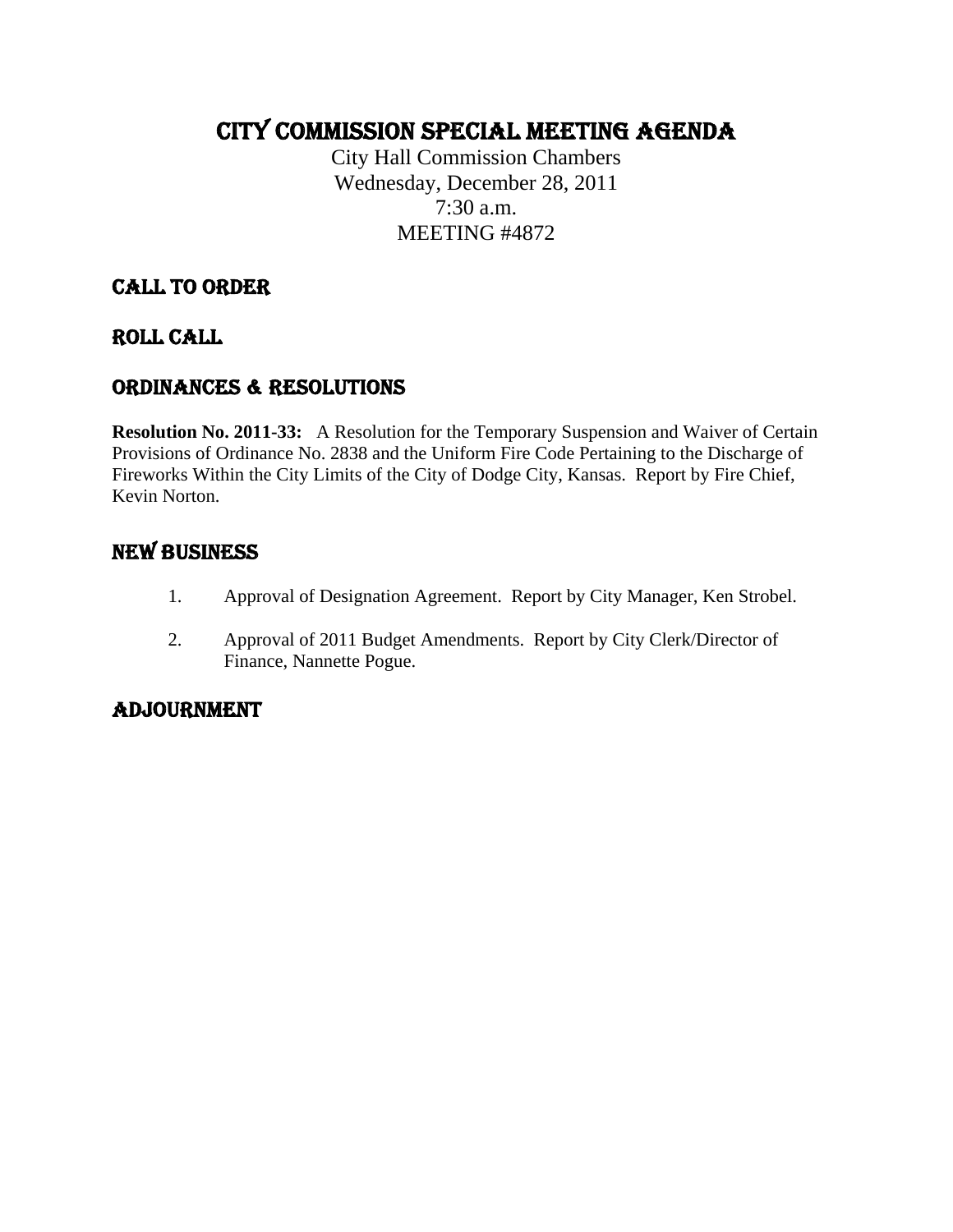806 N. Second Ave. 67801

Phone: 620‐225‐8100 FAX: 620‐225‐8144 www.dodgecity.org

# *Memorandum*

*To: City Manager Assistant City Manager City Commissioners From: Kevin Norton DCFD Date: 12/28/2011 Subject: Temporary Suspension of Ord. No.2838 (Fireworks Ban)*

*Agenda Item: Ordinances and Resolutions*

**Recommendation:** Approve the resolution.

**Background:** As you recall on June 28th , 2011 at my request, you rescinded the resolution allowing citizens to discharge fireworks over the July  $4<sup>th</sup>$  holiday; due to extreme weather conditions. It was recommended at this meeting that fireworks would be allowed at a future date when conditions improved.

**\_\_\_\_\_\_\_\_\_\_\_\_\_\_\_\_\_\_\_\_\_\_\_\_\_\_\_\_\_\_\_\_\_\_\_\_\_\_\_\_\_\_\_** 

**Justification:** With recent moisture, cooler temperatures and the fact that retail sales of fireworks has ended, I support this recommendation. Allowing the public a time period to discharge the fireworks they purchased in July would also help eliminate the boxes of fireworks that I know are now being stored in garages, basements and closets throughout the city.

#### **Financial Considerations:** None

**Purpose/Mission:** Mission Statement: "Together, we promote open communications with our community members to improve quality of life and preserve our heritage to foster a better future."

**Legal Considerations:** None

**Attachments:** A copy of resolution no. 2011-33 is attached.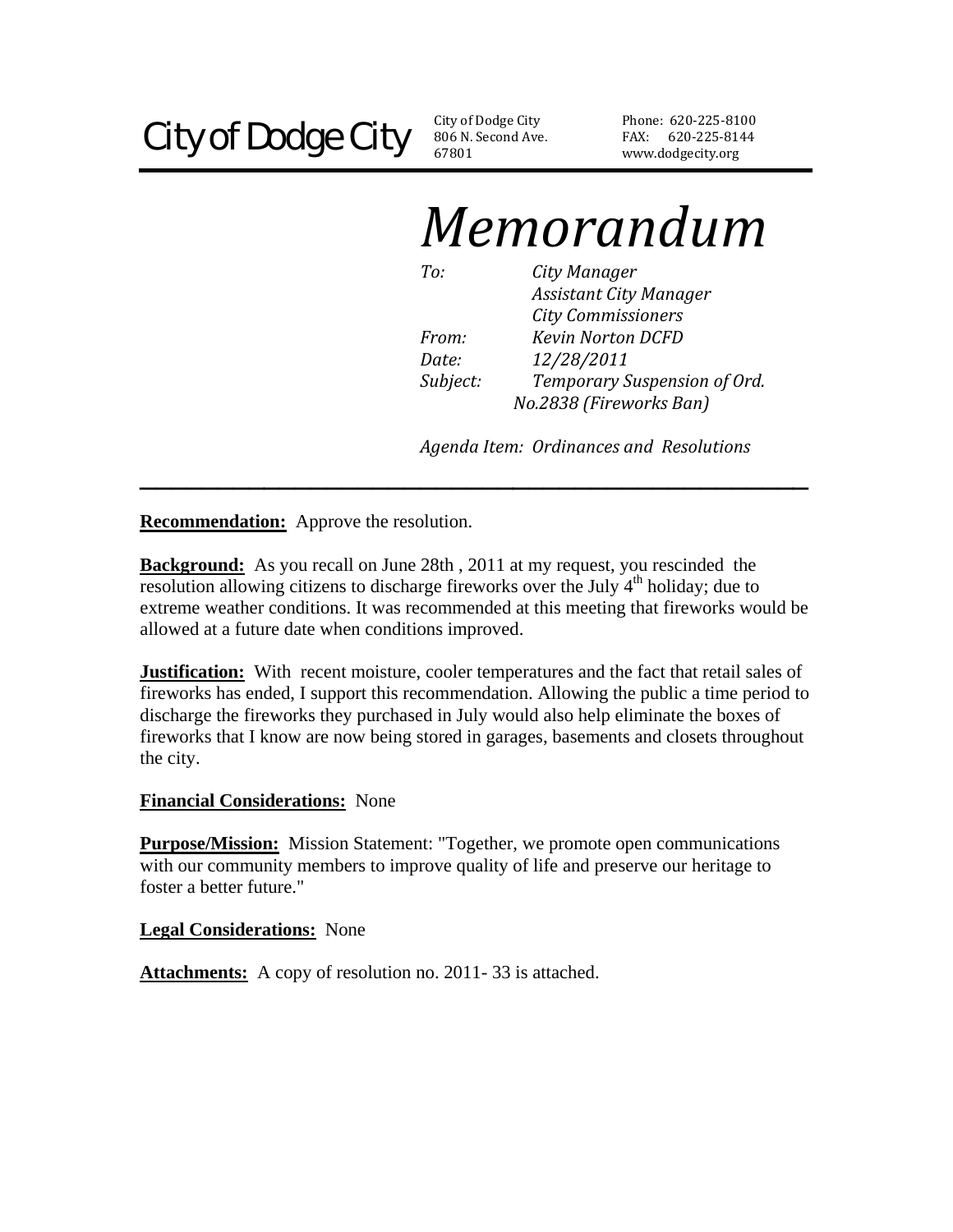#### **RESOLUTION NO. 2011-33**

#### **A RESOLUTION FOR THE TEMPORARY SUSPENSION AND WAIVER OF CERTAIN PROVISIONS OF ORDINANCE NO. 2838 AND THE UNIFORM FIRE CODE PERTAINING TO THE DISCHARGE OF FIREWORKS WITHIN THE CITY LIMITS OF THE CITY OF DODGE CITY, KANSAS:**

**SECTION 1**: For the time periods and under the conditions set forth herein, the provisions of Ordinance No. 2838 and the International Fire Code prohibiting the discharge of legal fireworks, as defined by state statutes and regulations of the State Fire Marshal, shall be temporarily suspended and waived so as to allow the lawful discharge of such legal fireworks within the corporate limits of the City of Dodge City, Kansas, subject to the exceptions and under the conditions as provided herein, for the period from December 31, 2011 at 12:00 p.m. through January 1, 2012 at 12:30 a.m.

**SECTION 2**: This waiver and suspension shall not apply to, and the discharge of fireworks shall be prohibited at any time, including December 31, 2011 through January 1, 2012, on any public property, including but not limited to all public parks, public recreation areas such as ball fields and soccer fields, any school grounds including, school playgrounds and athletic facilities, any public rights of way, or public parking areas (Civic Center / Memorial Stadium).

**SECTION 3**: This waiver and suspension shall not apply to, and the discharge of fireworks shall be prohibited at any time, including December 31, 2011 through January 1, 2012, on any real property within the corporate limits of the City of Dodge City without the permission of the owner or person or entity in control of said real property.

**SECTION 4:** Notwithstanding this suspension and waiver, officers of the Dodge City Fire Department and the Dodge City Police Department shall have the authority to confiscate any fireworks from any individual possessing the same, if in the opinion of said officer, the use or discharge of such fireworks is being conducted in such a manner as to create a health or safety hazard for the user or other persons, or in such a manner as to create a safety hazard to public or private property.

**SECTION 5**: This waiver will automatically expire at 12:31 a.m. on January 1, 2012, and may be rescinded prior thereto by action of the governing body.

**SECTION 6:** This Resolution shall take effect and be in force from and after its adoption and publication once in the official City newspaper.

 $\frac{1}{\sqrt{2\pi}}$  , which is a set of the set of the set of the set of the set of the set of the set of the set of the set of the set of the set of the set of the set of the set of the set of the set of the set of the set of

Adopted by the governing body this 28th day of December, 2011.

Rick Sowers, Mayor

ATTEST:

Nannette Pogue, City Clerk

\_\_\_\_\_\_\_\_\_\_\_\_\_\_\_\_\_\_\_\_\_\_\_\_\_\_\_\_\_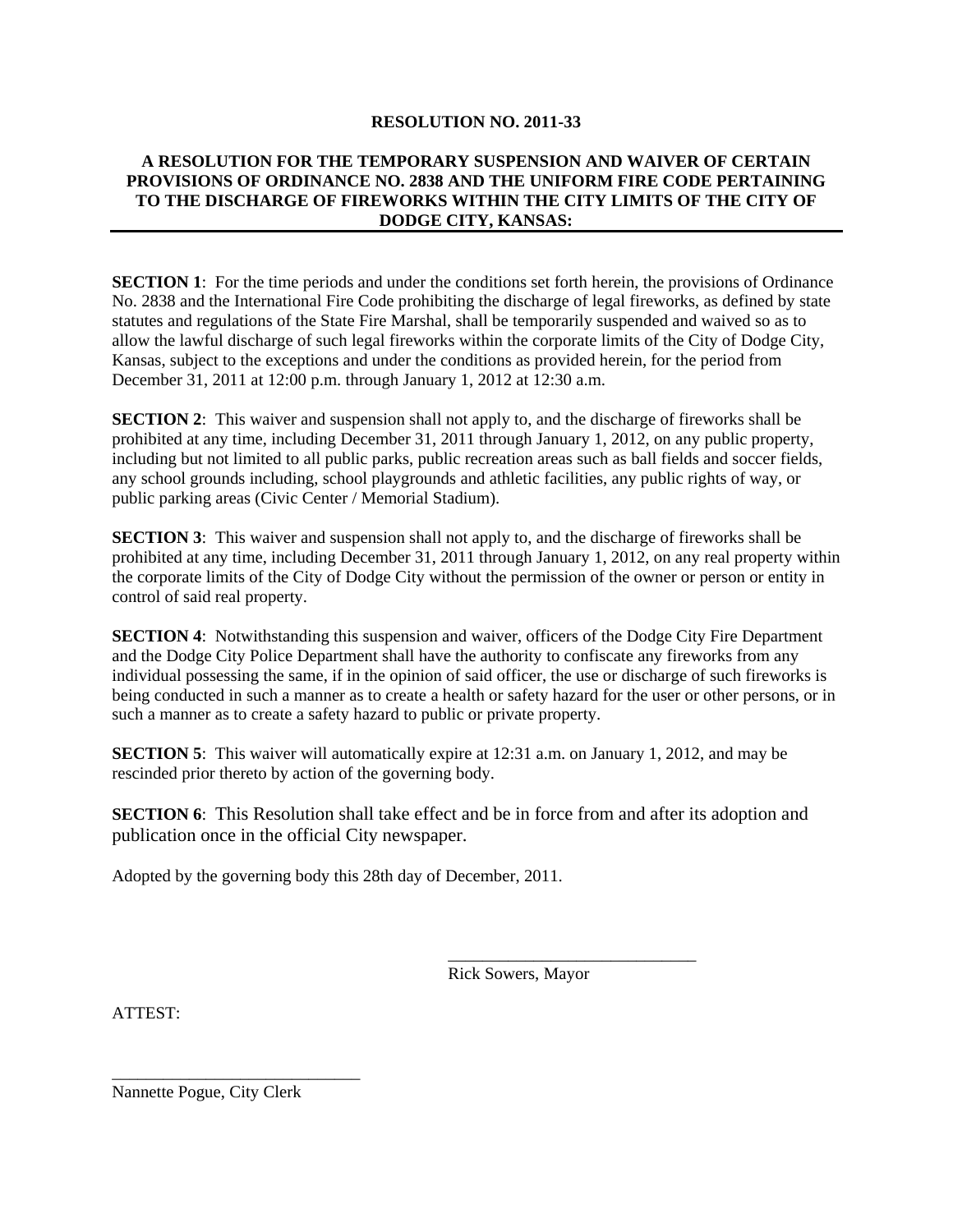PO Box 880 Dodge City, KS 67801

Phone: 620‐225‐81 00 FAX: 620‐225‐814 4 www.dodgecity.org

# *Memorandum*

| To:          | <b>City Commissioners</b>    |
|--------------|------------------------------|
| From:        | Ken Strobel                  |
| Date:        | December 27, 2011            |
| Subject:     | <b>Designation Agreement</b> |
| Agenda Item: | New Business                 |

**Recommendation:** Approval of Designation Agreement

**Background:** The Development Agreement between BHC Development L.C. ("BHC"), the owner of the Boot Hill Casino & Resort (the "BHC Tract") provides that the owner of the BHC Tract is to be responsible for the maintenance of all common areas associated with the Casino and the City/County Special Events and Convention facilities (the "SEC Tract").

**\_\_\_\_\_\_\_\_\_\_\_\_\_\_\_\_\_\_\_\_\_\_\_\_\_\_\_\_\_\_\_\_\_\_\_\_\_\_\_\_\_\_\_** 

Under the Agreement, BHC is to perform all maintenance of the common area, including mowing and trimming of grass, shrubs and trees, cleaning and repair of the parking lots and, snow removal for both the BHC Tract and the SEC Tract. BHC is to designate a company to perform the maintenance responsibilities, subject to the approval of the City. The City is to then reimburse BHC for the costs incurred for the maintenance of the SEC Tract, plus an administrative fee for overseeing the program.

Upon completion of the Events Center and after giving the matter further thought, both BHC and the City agreed that the original maintenance provisions of the Agreement were cumbersome and unnecessary. The parties verbally agreed that each owner would be responsible for the maintenance of their own common areas at their own expense. However, the wording of the Agreement was never amended to reflect the verbal agreement.

**Justification:** Within the past couple of months a portion of the BHC Tract has been conveyed the BHC Lodging, L.C. for the construction of the new hotel. Now there are 3 different tracts which are impacted by the Common Area Maintenance Agreement. The proposed Designation Agreement basically provides that each owner of each separate tract of property shall maintain and care for their individual tracts and shall be responsible for the costs associated with such care and maintenance.

**Financial Considerations:** The City will provide for the maintenance of the SEC Tract and will be reimbursed for such from the Events Center budget. There will be no reimbursement nor administrative fee paid to the owner of the BHC Tract.

**Legal Considerations:** None

**Attachments:** Designation Agreement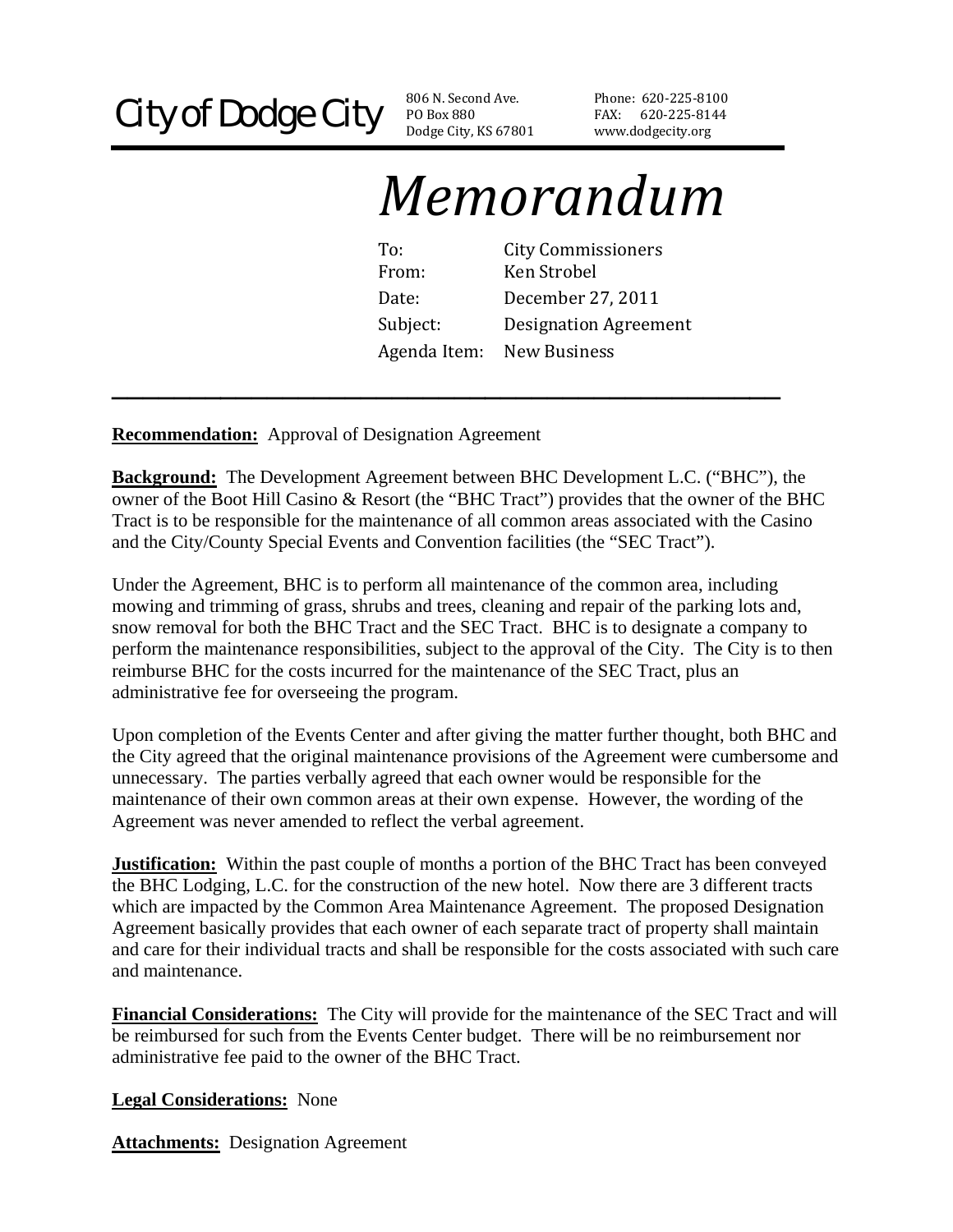#### **DESIGNATION** Page 1 of 2

This Designation is made effective the 1<sup>st</sup> day of January, 2012 by BHC Development, L.C. as the Approving Owner of the BHC Tract pursuant to that certain Development and Operation Agreement between BHC Development, L.C. ("BHC"), City of Dodge City, Kansas ("Dodge City"), and the County of Ford County, Kansas ("Ford County") dated September 9, 2009 (the "Agreement").

Pursuant to the Agreement, the owner of the BHC Tract has been designated to maintain the BHC Tract and the SEC Tract in accordance with the terms, provisions and standards of the Agreement.

Section 7.1 permits the owner of the BHC Tract to approve a designee to maintain, or cause to be maintained the Common Areas of the Development, subject to the approval of the Approving Owner of the SEC Tract.

A portion of the BHC Tract has been conveyed to BHC Lodging, L.C., a Kansas limited liability company, for construction and operation of a hotel.

Effective as of the date set forth above and in accordance with Section 7.1 of the Agreement, BHC does hereby designate:

- 1) The City of Dodge City, Kansas to be responsible for all maintenance and repair of the SEC Tract in accordance with the standards and requirements of the Agreement:
- 2) BHC Lodging, L.C. to be responsible for all maintenance and repair of that portion of the BHC Tract owned by BHC Lodging, L.C. (legally described as Lot 1B of Mariah Center Replat) all in accordance with the standards and requirements of the Agreement.

This Designation shall remain in full force and effect until altered or revoked by BHC in writing with approval by the Approving Owner of the SEC Tract.

This Designation does not limit, prohibit or prevent any Owner designated to maintain a portion of the Development from using joint contracts, shared responsibilities, common sub-contractors, etc. for performing similar tasks on one or more Tracts, provided all maintenance and repairs meet the standards of the Agreement.

Executed effective the day and year set forth above.

BHC Development, L.C. By: Allascre

Signatures continued on page 2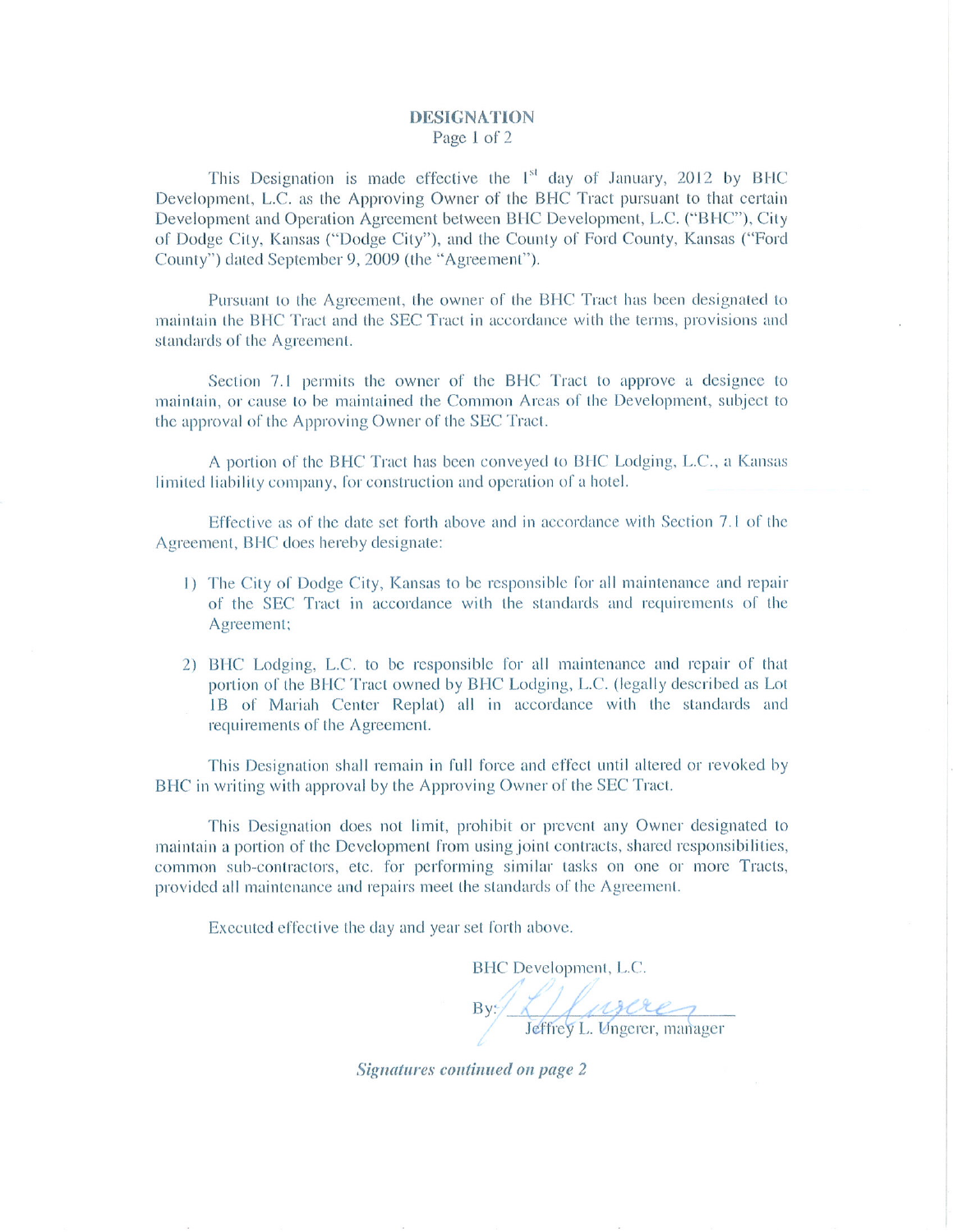Designation Page 2 of 2

The City of Dodge City, Kansas, as the Approving Owner of the SEC Tract does hereby approve and accept the designations set forth above for maintaining and repairing the SEC Tract and the Tract owned by BHC Lodging, L.C.

Kansas.

> Title: Mayor

> Attest:<br>Name: Title: City Clerk

Acknowledged and accepted by BHC Lodging, L.C. this \_\_\_\_\_ day of  $\frac{1}{2012}$ .

BHC Lodging, L.C. By: Klausen Leftrey L. Ungerer, manager

FAUSERMUNGERERMARY Files\BHC Development\Designation.doc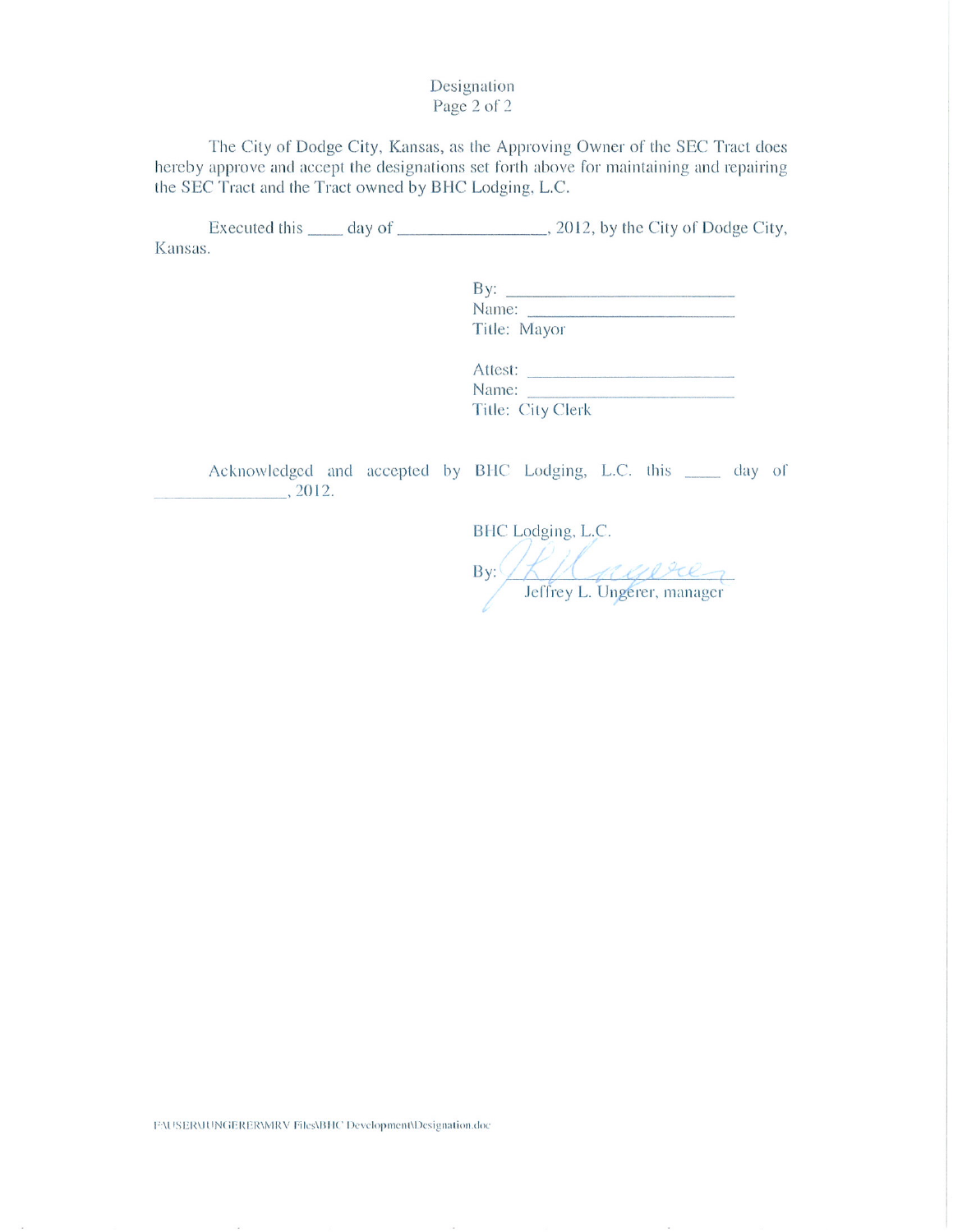# **City of Dodge City**

806 N. Second Ave. 67801 **City of Dodge City** 

Phone: 620‐225‐81 00 FAX: 620-225-8144 www.dodgecity.org

### *Memorandum*

| To:      | Ken Strobel, City Manager              |
|----------|----------------------------------------|
|          | Cherise Tieben, Assistant City Manager |
| From:    | Nannette Pogue                         |
| Date     | December 27, 2011                      |
| Subject: | Approval of 2011 Budget Amendments     |
|          |                                        |

*Agenda Item Public Hearing and New Business* 

**Recommendation:** I recommend the approval 2011 Budget Amendments.

**Background:** Kansas law provides that each year municipalities set a budget for each of the funds that the municipality has. It also provides that if the revenues exceed what was budgeted and the expenditures exceed the budget, the budget can be amended by going through the same procedure as when the budget was originally adopted. The 2011 budget was passed by the City Commission in August of 2010. A public hearing notice was published in the December  $20<sup>th</sup>$  edition of the Dodge City Daily Globe notifying the public that the City Commission would hold a public hearing to consider the amendments for the 2011 budget.

**\_\_\_\_\_\_\_\_\_\_\_\_\_\_\_\_\_\_\_\_\_\_\_\_\_\_\_\_\_\_\_\_\_\_\_\_\_\_\_\_\_\_\_** 

**Justification:** To ensure no violations of the budget law.

**Financial Considerations:** Cash is available in all funds that are being amended. The following funds are being amended:

Sales Tax-Special Projects Fund – This fund accounts for the special sales tax projects and the operating budgets for those projects which include the Athletic Fields Maintenance, payment of sales tax revenue bond payments, administration of the projects, Dodge City Raceway Park and the special events centers. The original budget for this fund that was sent to the State of Kansas was a basic budget that was approved at the same time the overall city budget was approved in August. In February, 2011 the Joint City/County Commissions approved a budget which included all of the items that caused an amendment to the 2011 Special Sales Tax Project Fund. The major items were: a transfer to the Depreciation and Replacement fund of \$3,250,000; contractual services for the Special Events Centers including an agreement that prepaid some items when the Global contract was terminated; and capital outlay items at the special events center which was the parking lot and landscaping.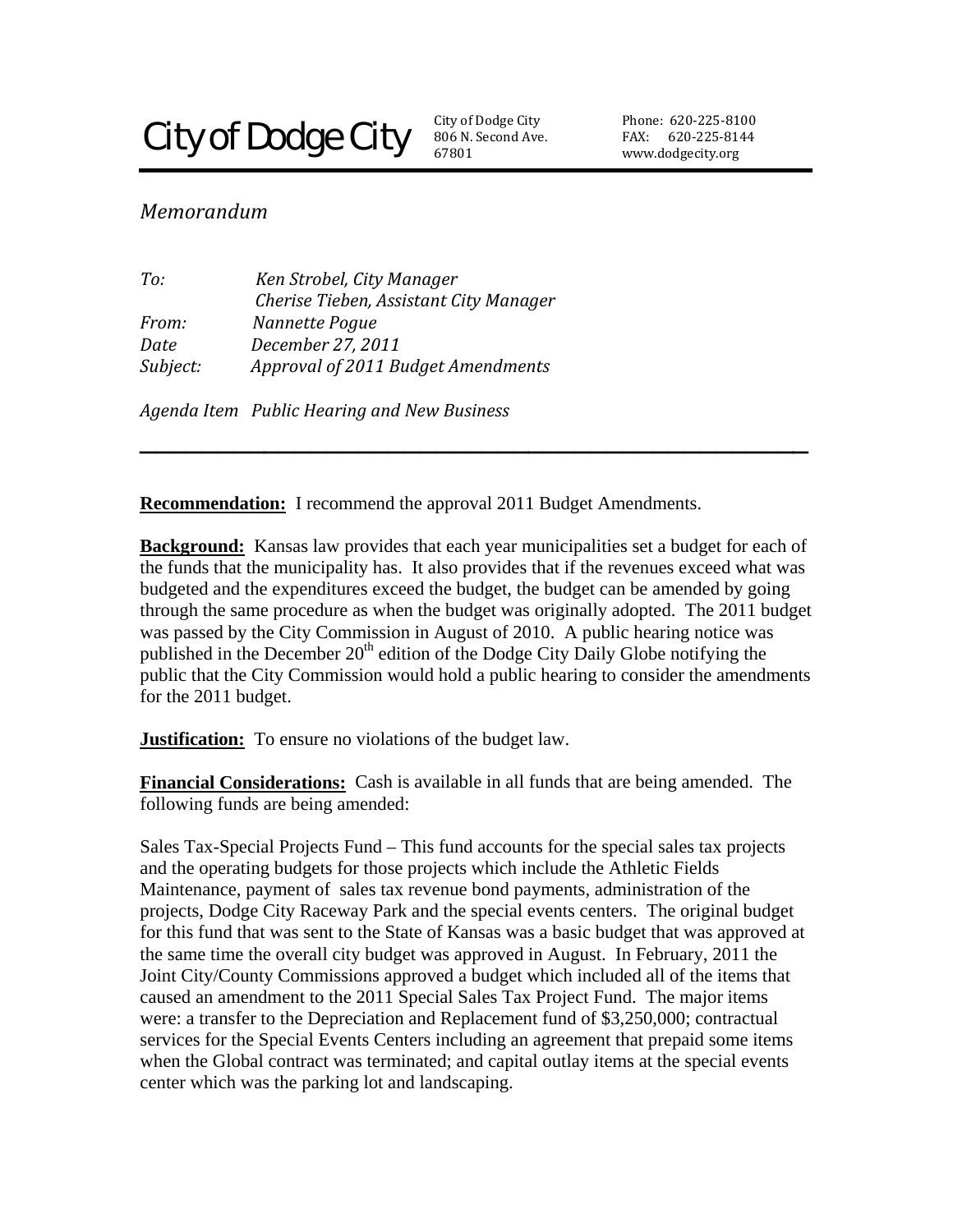ST Fund – This is the fund that a transfer is made for organizational funding from the Sales Tax Projects Fund. When the 2011 budget was approved, it was unknown how much would be approved to transfer to this fund. Earlier this year, the CFAB, City Commission and County Commission approved the transfer to this fund as well as approved expenditures for the Tourism Task Force.

Convention and Visitors Fund. It is proposed to adjust this budget by \$100,000. The reasons for the amendment are: the trolley was originally budgeted at \$150,000 and the approved bid was \$197,000; the transfer to the General Fund was increased by \$30,000; it was approved to assist in the funding for a Chamber position to assist with 3i show organization; and some of the office staff was relocated to an office at Military Plaza and there were expenses for rent and office equipment that was not originally budgeted. Funds are available in this fund for the additional expenses.

Special Alcohol and Drug Fund – This is the Fund that 1/3 of the Alcohol and Drug Sur Tax funds are deposited. These funds are to be used for the purchase, establishment, maintenance or expansion of services or programs whose principal purpose is alcoholism and drug abuse prevention and education, detoxification, intervention or treatment of persons with alcohol or drug problems. Revenues exceeded that which was budgeted, so the amount in the fund was spent to accommodate the requests from organizations that provide the services described.

Drainage Utility – A contract with Wilson and Company for Phase III of the levy assessment was approved in an amount of \$499,950 which requires the amendment.

Vehicle Maintenance – This fund is an internal service fund for the maintenance and repair of the City's fleet. The expenditures are charged back to the departments, but it is difficult to anticipate the amount needed each year for the maintenance of the vehicles.

**Purpose/Mission:** To promote open communications and inform the public when necessary budget changes are needed.

**Legal Considerations:** This amendment will allow us to comply with the State of Kansas Budget Law.

Attachments: Notice of hearing and budget amendments.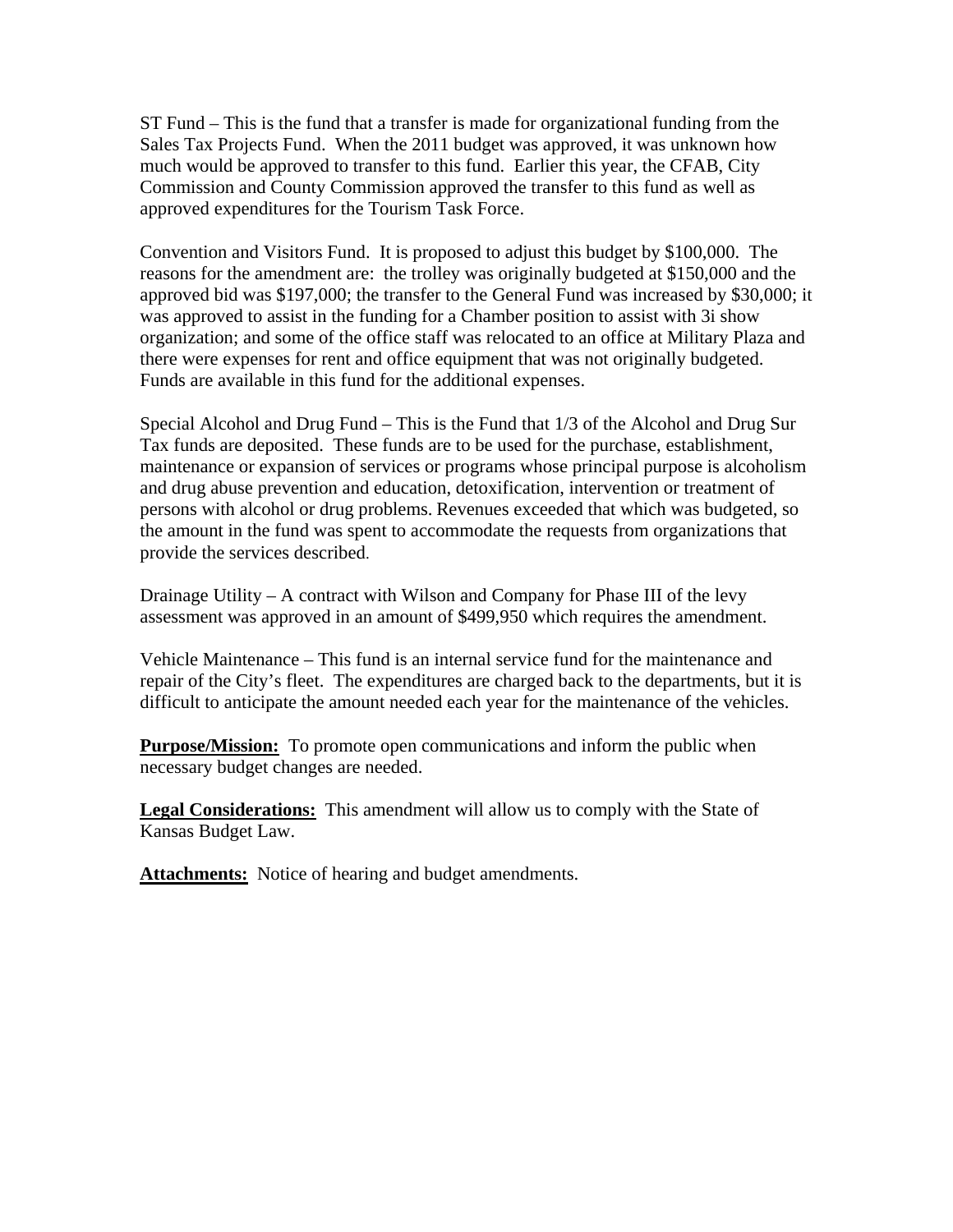**2011**

#### **Amended Certificate**

certify that: (1) the hearing mentioned in the attached publication was held;(2) after the Budget Hearing this Budget was duly approved and adopted as the maximum expenditure for the various funds for the year. To the Clerk of Ford County, State of Kansas We, the undersigned, duly elected, qualified, and acting officers of City of Dodge City

|                                |        |         | 2011                  |              |                  |
|--------------------------------|--------|---------|-----------------------|--------------|------------------|
|                                |        |         | <b>Amended Budget</b> |              |                  |
|                                |        |         | Amount of             | Adopted      | Proposed Amended |
|                                |        | Page    | 2010                  | 2011         | 2011             |
| Table of Contents:             |        | No.     | Tax that was Levied   | Expenditures | Expenditures     |
| <b>Fund</b>                    | K.S.A. |         |                       |              |                  |
| Sales Tax-Special Projects     |        | 2       |                       | 4,543,774    | 10,611,540       |
| ST Fund-Organizational Funding |        | 4       |                       | 517,845      | 640,000          |
| <b>Convention and Visitors</b> |        | 4       |                       | 782,394      | 882,394          |
| Special Alcohol and Drug       |        | 5       |                       | 80,000       | 108,000          |
| Drainage Utility               |        |         |                       | 363,524      | 680,000          |
| Transportation                 |        | 6       |                       | 267,475      | 312,500          |
| <b>SMPC Trust</b>              |        | 6       |                       | 66,000       | 110,000          |
|                                |        |         |                       |              |                  |
| Totals                         |        | XXXXXXX | $\theta$              | 6,621,012    | 13,344,434       |
| <b>Summary of Amendments</b>   |        | 8       |                       |              |                  |

Attested date:\_\_\_\_\_\_\_\_\_\_\_\_\_

\_\_\_\_\_\_\_\_\_\_\_\_\_\_\_\_\_\_\_\_\_\_\_\_\_\_\_\_\_\_ County Clerk

Assisted by:

Address:

State Use Only Received\_\_\_\_\_\_\_\_\_\_\_\_\_\_\_\_\_\_ Reviewed by\_ Follow-up: Yes\_\_\_\_\_No\_\_\_\_\_

Governing Body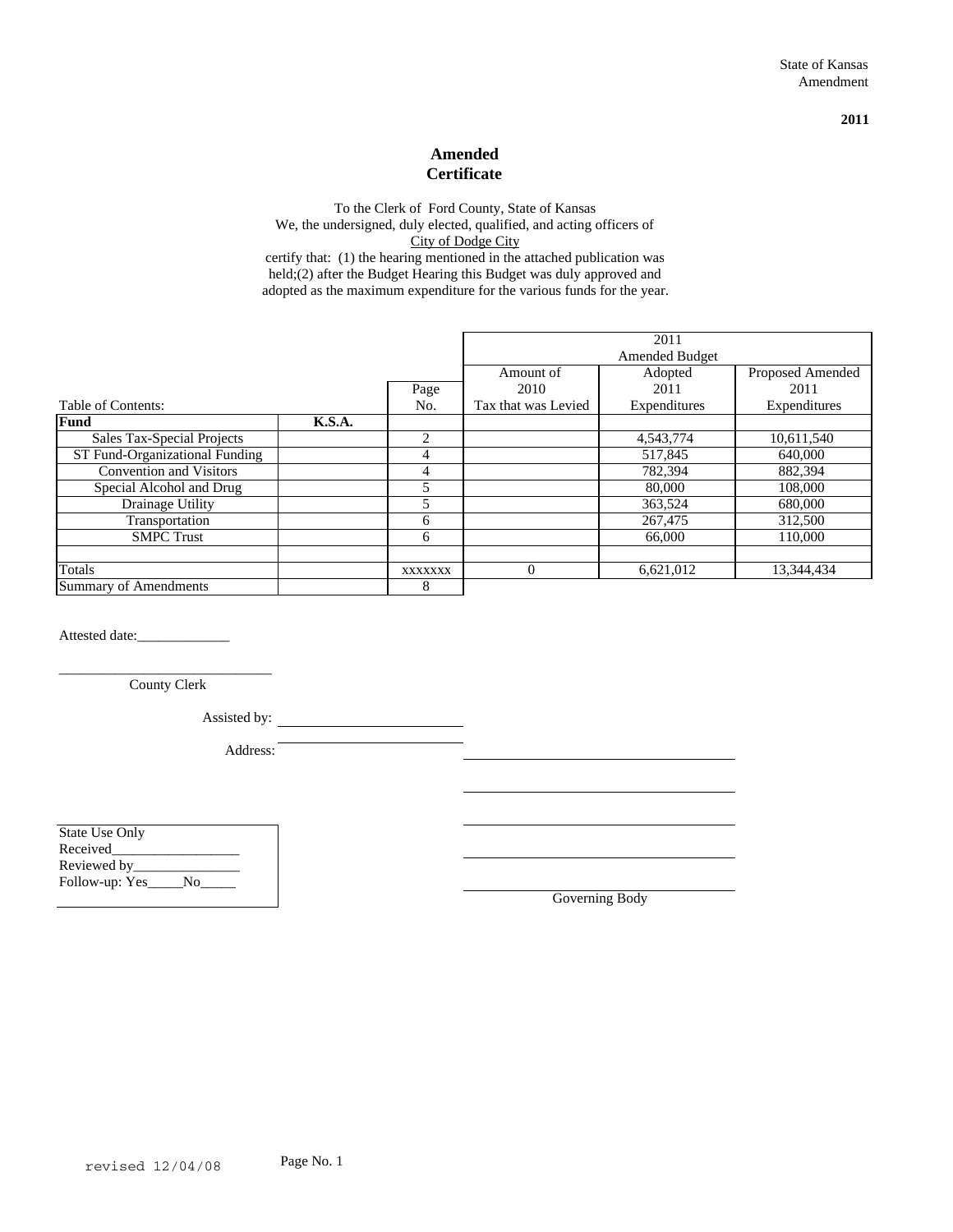| <b>Adopted Budget</b>                  |                   |                   |
|----------------------------------------|-------------------|-------------------|
|                                        | $\overline{2011}$ | $\overline{2011}$ |
| <b>Sales Tax-Special Projects</b>      | Adopted           | Proposed          |
|                                        | <b>Budget</b>     | <b>Budget</b>     |
| Unencumbered Cash Balance Jan 1        | 8,576,921         | 8576921           |
| Receipts:                              |                   |                   |
| <b>Sales Tax</b>                       | 4,000,000         | 4,000,000         |
| Sales Tax from Ford County             | 1,000,000         | 1,000,000         |
| <b>Interest Income</b>                 | 100,000           | 100,000           |
| Concessions                            | 50,000            | 50,000            |
| <b>Field Rental</b>                    | 6,600             | 6,600             |
| Other Athletic Field Inc               |                   |                   |
| <b>Sign Sponsorships</b>               |                   |                   |
| <b>Transfer from General Fund</b>      | 50,000            | 50,000            |
| <b>Total Receipts</b>                  | 5,206,600         | 5,206,600         |
| <b>Resources Available:</b>            | 13,783,521        | 13,783,521        |
| Expenditures:                          |                   |                   |
| <b>Field Sports:</b>                   |                   |                   |
| <b>FIELD MAINTENANCE</b>               |                   |                   |
| <b>Personal Services</b>               | 247,757           | 247,757           |
| Contractual                            | 80,900            | 92,713            |
| Commodities                            | 85,070            | 85,070            |
| Capital Outlay                         | 81,000            | 81,000            |
| <b>Total - Field Maintenance</b>       | 494,727           | 506,540           |
| <b>CONCESSIONS</b>                     |                   |                   |
| <b>Personal Services</b>               | 20,177            | 32,177            |
| Contractual                            | 1,300             | 1,300             |
| Commodities                            | 32,500            | 44,523            |
| <b>Total - Concessions</b>             | 53,977            | 78,000            |
| <b>ADMINISTRATION</b>                  |                   |                   |
| <b>Personal Services</b>               |                   |                   |
| Contractual                            | 100,000           | 100,000           |
| Commodities                            |                   |                   |
| <b>Total - Administration</b>          | 100,000           | 100,000           |
| <b>TOTAL - FIELD SPORTS OPERATIONS</b> | 648,704           | 684,540           |
|                                        |                   |                   |
|                                        |                   |                   |

| <b>ADMINISTRATION</b>    |           |           |
|--------------------------|-----------|-----------|
| <b>Personal Services</b> |           | ΩI        |
| Contractual              | 1,116,905 | 1,116,905 |
| Commodities              | 300       | 300       |
| Capital Outlay           |           |           |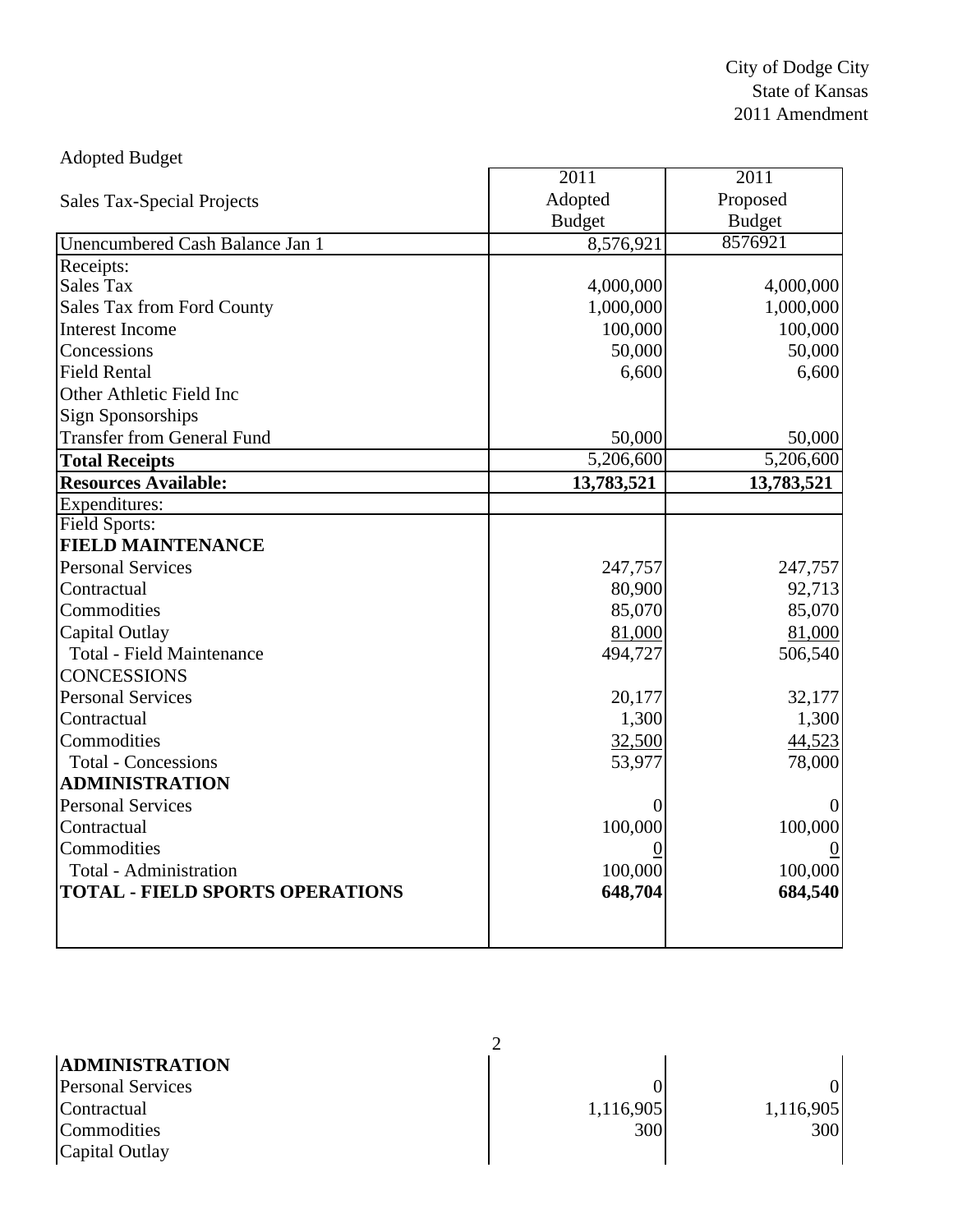City of Dodge City State of Kansas 2011 Amendment

| Transfer to Depr & Replacement Fund |           | 3,250,000  |
|-------------------------------------|-----------|------------|
| Series A & B - Debt Service         | 2,420,065 | 2,429,995  |
| <b>Other Payments</b>               | 2,800     | 2,800      |
| <b>TOTAL-ADMINISTRATION</b>         | 3,540,070 | 6,800,000  |
| <b>MOTOR SPORTS</b>                 |           |            |
| <b>Personal Services</b>            |           |            |
| Contractual                         | 355,000   | 355,000    |
| Commodities                         |           |            |
| Capital Outlay                      |           |            |
| Concessions                         |           |            |
| <b>TOTAL-MOTOR SPORTS</b>           | 355,000   | 355,000    |
| <b>SPECIAL EVENTS CENTER</b>        |           |            |
| Contractual                         |           | 1,285,000  |
| Commodities                         |           | 24,000     |
| Capital Outlay                      |           | 1,445,000  |
| <b>TOTAL-SPECIAL EVENTS CENTER</b>  |           | 2,754,000  |
| <b>FACILITIES MAINTENANCE</b>       |           |            |
| Personnel                           |           | 18,000     |
| <b>TOTAL-FACILITES MAINTENACE</b>   |           | 18,000     |
|                                     |           |            |
| <b>Total Expenditures</b>           | 4,543,774 | 10,611,540 |
| Unencumbered Cash Balance Dec 31    | 9,239,747 | 3,171,981  |

3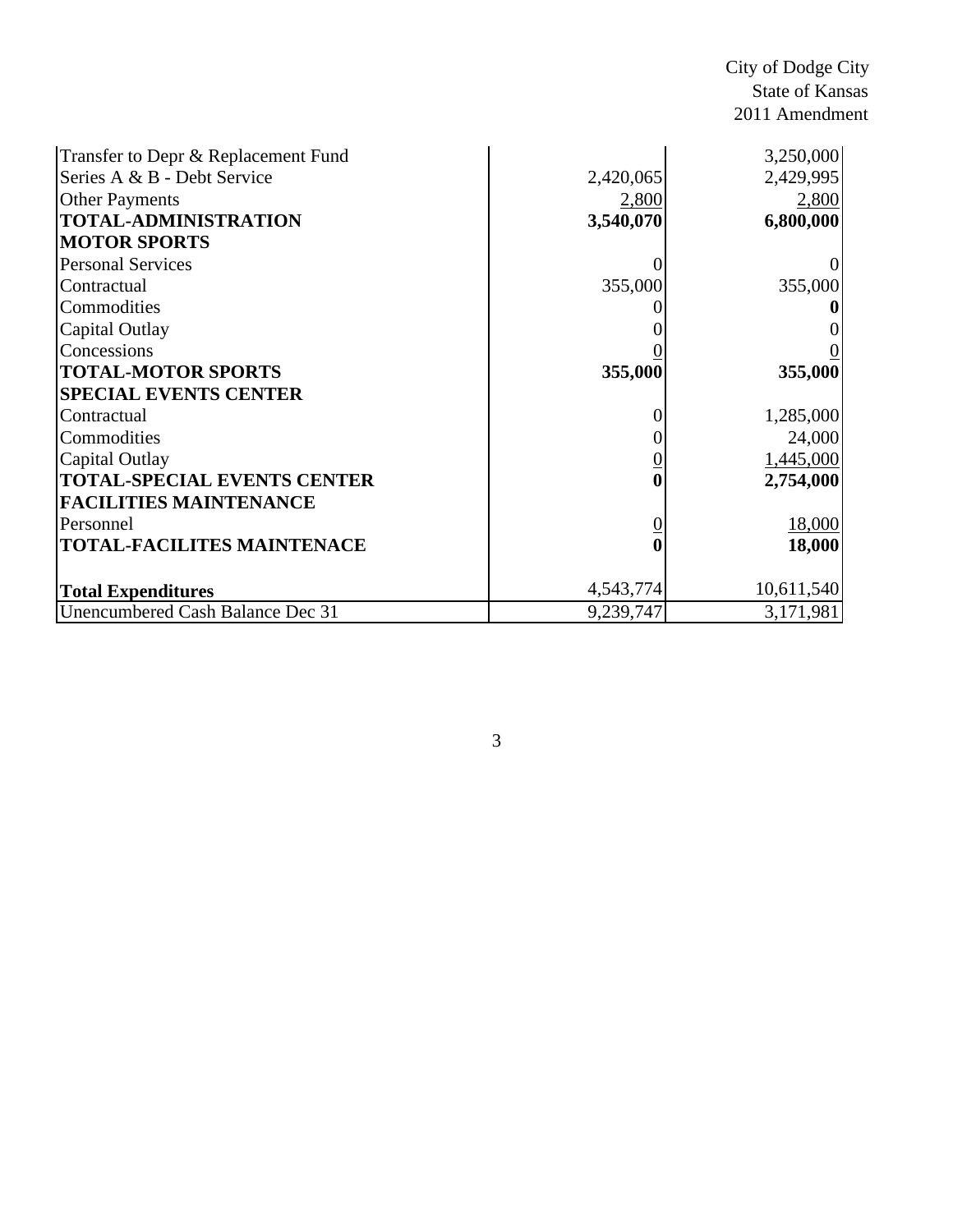| <b>Adopted Budget</b>                 |               |               |
|---------------------------------------|---------------|---------------|
|                                       | 2011          | 2011          |
| ST Fund-Organizational Funding        | Adopted       | Proposed      |
|                                       | <b>Budget</b> | <b>Budget</b> |
| Unencumbered Cash Balance January 1   | 489,275       | 489,275       |
| Receipts:                             |               |               |
| <b>Transfer from Other Funds</b>      | 748,605       | 464,000       |
| <b>Total Receipts</b>                 | 748,605       | 464,000       |
| <b>Resources Available:</b>           | 1,237,880     | 953,275       |
| Expenditures:                         |               |               |
| <b>Personal Services</b>              | 63,415        | 23,000        |
| Contractual                           | 428,430       | 591,000       |
| Commodities                           | 26,000        | 26,000        |
| Capital Outlay                        |               | $\theta$      |
| <b>Total Expenditures</b>             | 517,845       | 640,000       |
| Unencumbered Cash Balance December 31 | 720,035       | 313,275       |

r

# Adopted Budget

|                                     | 2011          | 2011          |
|-------------------------------------|---------------|---------------|
| <b>Convention and Visitors</b>      | Adopted       | Proposed      |
|                                     | <b>Budget</b> | <b>Budget</b> |
| Unencumbered Cash Balance January 1 | 625,136       | 623,136       |
| Receipts:                           |               |               |
| Intergovernmental                   | 600,000       | 600,000       |
| <b>Trolley Charges</b>              | 32,000        | 32,000        |
| <b>Ticket Sales</b>                 |               |               |
| Other                               | 3,000         | 3,000         |
| Contributions & Donations           | 23,547        | 23,547        |
|                                     |               |               |
| <b>Total Receipts</b>               | 658,547       | 658,547       |
|                                     |               |               |
| <b>Resources Available:</b>         | 1,283,683     | 1,281,683     |
| Expenditures:                       |               |               |
| <b>Personal Services</b>            | 309,942       | 309,942       |
| Contractual                         | 257,872       | 283,872       |
| Commodities                         | 28,580        | 28,580        |
| Capital Outlay                      | 156,000       | 200,000       |
| <b>Transfer to General</b>          | 30,000        |               |
|                                     |               | 60,000        |
| <b>Total Expenditures</b>           | 782,394       | 882,394       |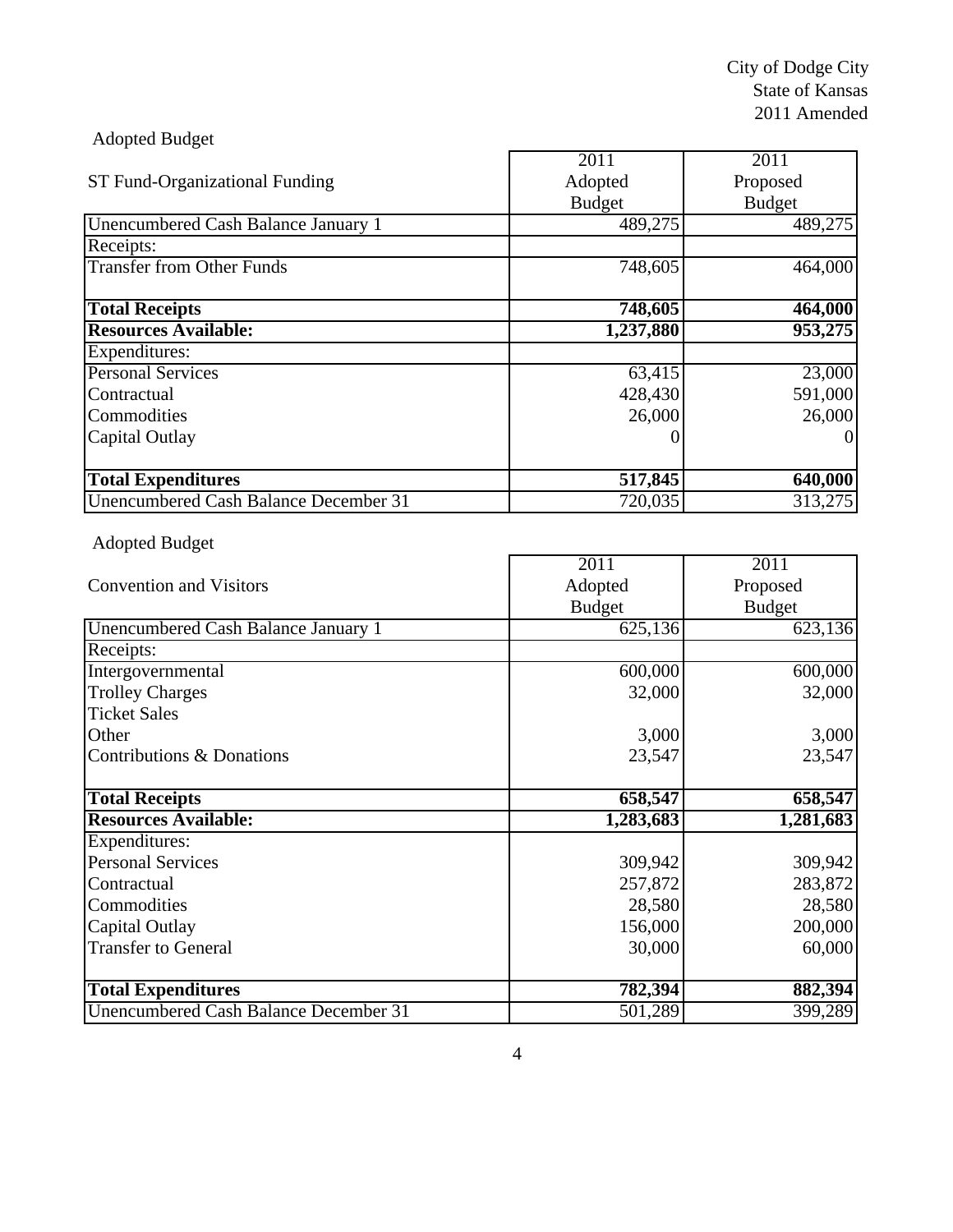| <b>Adopted Budget</b>                 |               |               |
|---------------------------------------|---------------|---------------|
|                                       | 2011          | 2011          |
| Special Alcohol and Drug              | Adopted       | Proposed      |
|                                       | <b>Budget</b> | <b>Budget</b> |
| Unencumbered Cash Balance January 1   | 41,656        | 41,656        |
| Receipts:                             |               |               |
| Intergovernmental                     | 70,000        | 99,700        |
| <b>Total Receipts</b>                 | 70,000        | 99,700        |
| <b>Resources Available:</b>           | 111,656       | 141,356       |
| Expenditures:                         |               |               |
| Contractual                           | 80,000        | 108,000       |
| <b>Total Expenditures</b>             | 80,000        | 108,000       |
| Unencumbered Cash Balance December 31 | 31,656        | 33,356        |

# Adopted Budget

|                                       | 2011          | 2011          |
|---------------------------------------|---------------|---------------|
| Drainage Utility                      | Adopted       | Proposed      |
|                                       | <b>Budget</b> | <b>Budget</b> |
| Unencumbered Cash Balance January 1   | 553,185       | 553,185       |
| Receipts:                             |               |               |
| <b>Service Fees</b>                   | 187,000       | 187,000       |
| Interest                              | 1,000         | 1,000         |
|                                       |               |               |
| <b>Total Receipts</b>                 | 188,000       | 188,000       |
| <b>Resources Available:</b>           | 741,185       | 741,185       |
| Expenditures:                         |               |               |
| <b>Personal Services</b>              | 55,224        | 55,224        |
| Contractual                           | 2,600         | 319,076       |
| Commodities                           | 1,500         | 1,500         |
| <b>Capital Outlay</b>                 | 268,000       | 268,000       |
| <b>Bad Debt Expense</b>               | 1,200         | 1,200         |
| <b>Transfer to General Fund</b>       | 35,000        | 35,000        |
|                                       |               |               |
| <b>Total Expenditures</b>             | 363,524       | 680,000       |
| Unencumbered Cash Balance December 31 | 377,661       | 61,185        |